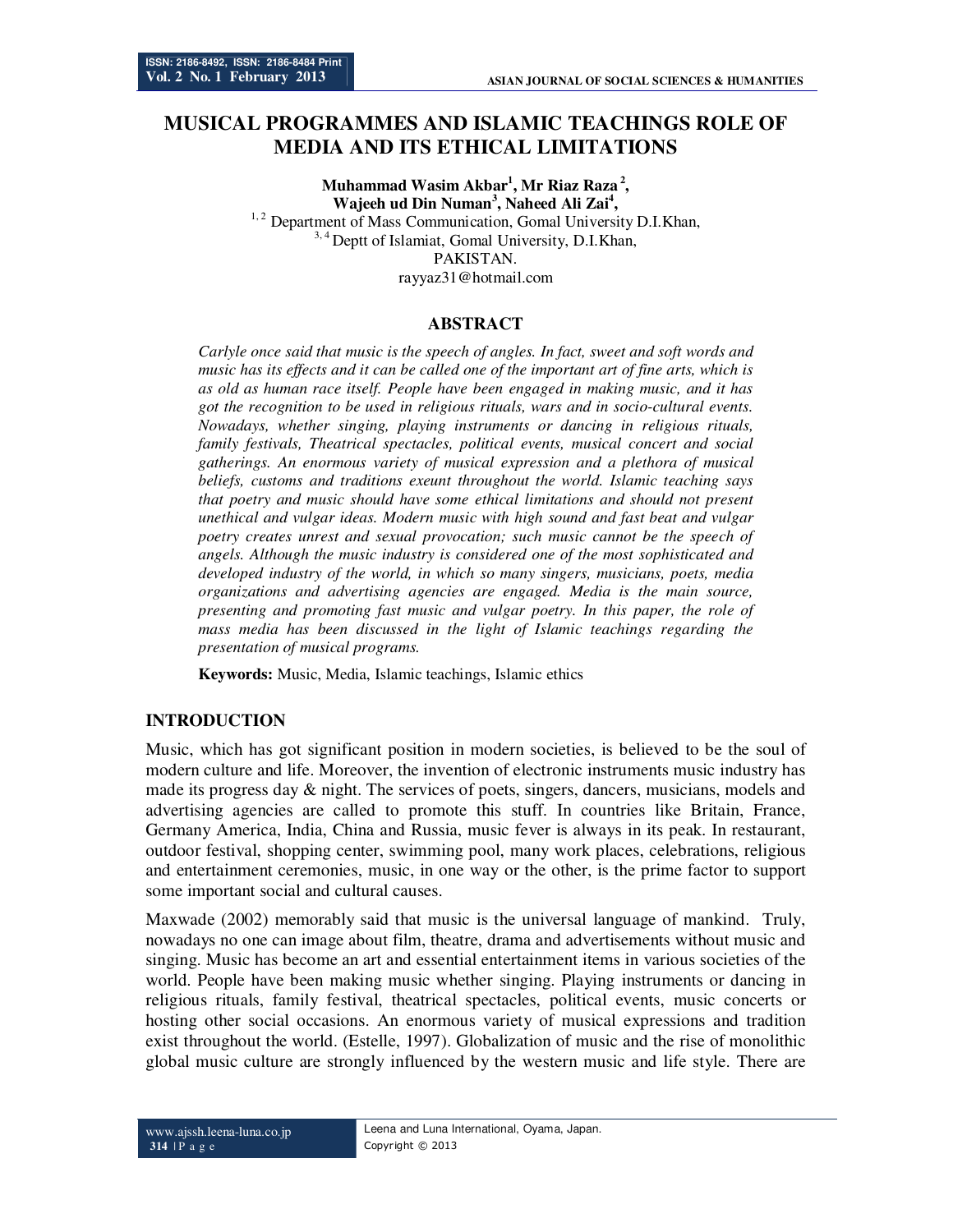number of musical channels, Started by different media organizations. They present musical programs of mix gathering, mix dancing, and singing of male and female singers.

## **ROLE OF MEDIA IN PROMOTING MUSICAL PROGRAMMES**

The media are known to be playing an effective role not only in informing the people but also in influencing their thinking and shaping their attitude. The media have four basic purposes; a) to inform, b) to educate,and c.) To influence and to entertain. Some are used essentially for one purpose, some for other, but the most to some extent are used to serve all four.

Television and Radio are the fast media of communication; FM radio is considered the most effective medium to broadcast different programmes for the people living in the remote and far-flung areas. Radio and Television emphasis on information and entertainment and operate mainly on commercial purposes. Both offer a much wider and richer variety of entertainment programmes. Television has been proved the most effective and attractive source of communication, as it has its effects both on eyes and ears. Moreover, it is beneficial for educated and illiterate people. Shahid (1994) writes that the "mass media have not just one public but many publics, depending on the sex, age, race, nationality ,education, political affiliation, religious affiliation and geographical location of those who receive the messages." Television and radio are the media who present musical programmes for their audience, there is some TV. Channels that day and night produce musical programmes such as, MTV, V channel, NTM, Ritmo, Aag, Vibe, B4U, Filmasia and Ptv National. Here are some musical programmes presenting on TV and radio weekly.Young Tarang, Her Taan hey Deepak, Sur Kinaray, Saray Gain ,Must Must Sathio, Raag Rung ,Meri Pasnd, Aabshabar, Ghazal ka Safar, Salma Aagha Show, Farmaishi Khatut, Top-ten, Sur Sagar, Aangan Aangan Tarey, Music Challenge, Top of Pops. (Nazar, 2001)

In fact media especially television is playing a vital role in promoting such concerts and musical programs. But the question is that are there any limitations on listening music in Islam and whether the present modern music is according to the Islamic teachings which is being promoted by mass media.

## **What Is Music And Its Definition**?

All kinds of sound is not music, many sound like roar of the traffic in the streets, loud shouting or crying are simply noises. Music is a combined and composed sound. According to English dictionary, music is the art of producing beauty in sound (Feroz Sons, 1989).

Moeen cited Jereson (1999) Peter Pother in his book "Music Definition & Scope" writes comprehensive instruments or both in a pleasing sequence or combination. Moeen cited Jereson (1999) "what about music" defined music as, instrumental performance to the exclusion of singing the science underlying it, the performance of musical composition." Maxwade (2002) quoted the American composer John Cage in which he believed that "the mechanical background, of everyday life could be described as music." The creation and performance of music in a basic human process, it exits everywhere. Music is a means of communication and as such it is a symbolic language. (Marykear  $\&$  Callaway, 2000). There has always been a hot debate in the history whether music has any role in the development of human personality or not. Some educationists suggest that music and singing are essential for the proper brought up and training of the children. Nayab (1998) quotes Aristotle sayings that "music is a mathematical science. "Plato and Aristotle suggested that education should be included in educational system they said that music education is essential to transfer culture to new generation" (Keith, 1998). "It is well known that although there have been frequent references to social activities in educational programs ever since Greek times; opinion has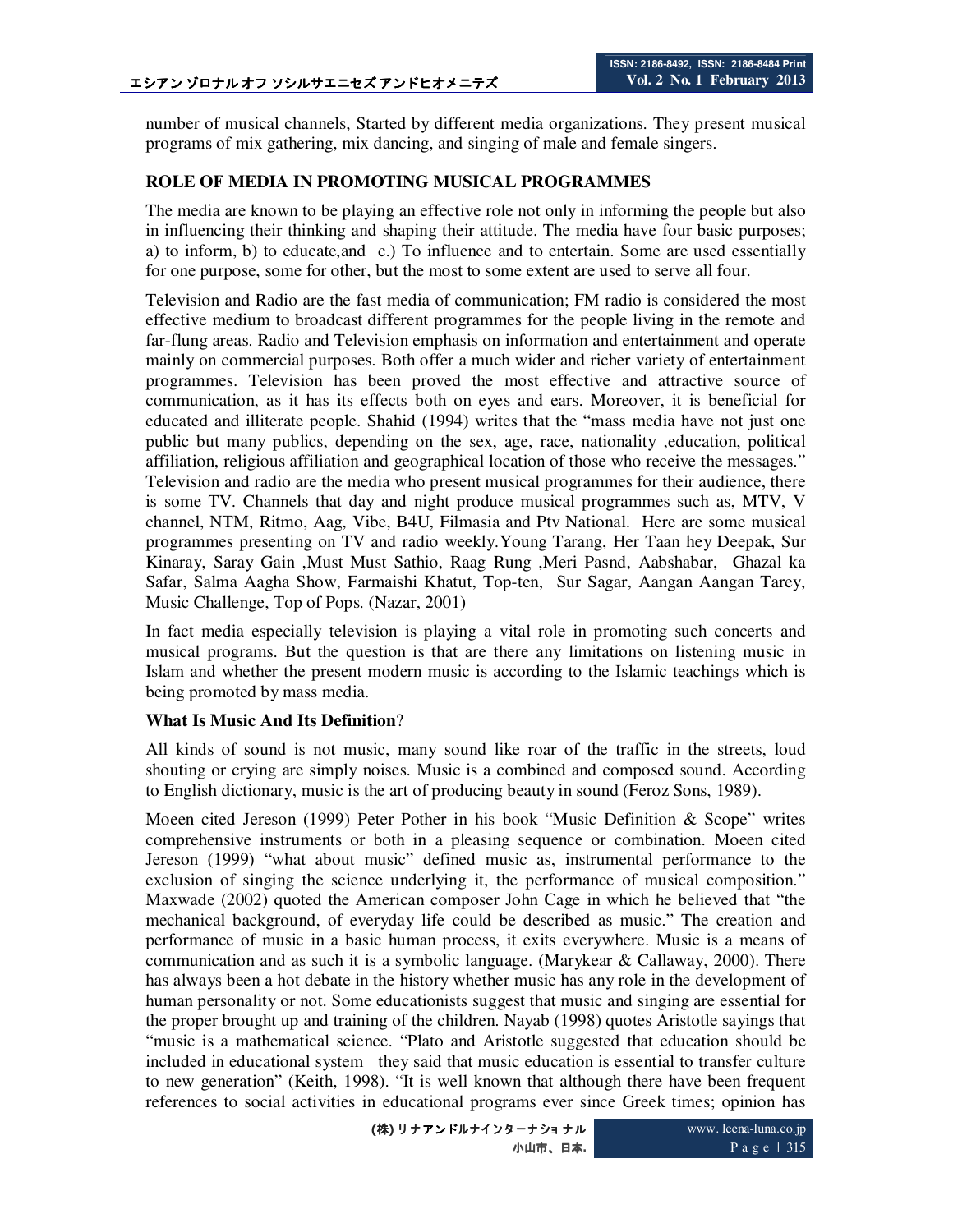often been sharply divided about their value and significance. Some educators have regarded music as a supreme moral force other has condemned it as a thoroughly undesirable and time pursuit (Charles, 1991)

One group says, music often has wonderful effects upon the feelings of even ignorant people. Soft and sweet music soothes the worried. It is also said that music is food for soul.After the world war second, the sophisticated musical instruments widely used in concerts and with the passage of time music has become the soul of modern theatre, films and television. Pop music is a modern trend in the history of singing. It is being popular in young generation. Music fever is increasing day by day. Now a days, American, Indian and western media are presenting so many musical channels for their viewers. MTV represents commercially oriented business approach to music education. Estelle (1997) cited Serge that "the company's objective was to provide music targeted at a specific group the "rock culture" or the television babies who grow up on TV and rock 'n 'roll. One of senior executive and architect of MTV stated, the strongest appeal you can get their emotions. If you can get their emotions going, forget their logic, you have got them, MTV fits in with all of this because music deals with mood not continuity or plot."

On the other hand second group says that modern musician with vulgar poetry are creating and expanding cheap taste in the society. Fast high music with break dance and rock & roll disturbs the human sentiments and peace of mind. Sober class of society does not like such type of music which creates noise pollution and disturbs peaceful atmosphere of the society. **Music and Islamic Limitations**

Islam suggests some limitations of fair and unfair (Halal/Haram) so that humanity being may not be misguided. We face so many limitations in eating, drinking, speaking, watching, listening, and in relationship. A good Muslim adopts and follows these principles and obligations. The purpose of these limitations is to save the society's peace and tranquility. Islam wants to control sexual licentiousness in society which is the result of mix society. Music is an important branch of fine arts, but it should not shatter the peace of mind and should not spread indecency and obscenity in the society. "Fine Arts and aesthetics are valuables which should be preserved and promoted but the life of society and collective development is more valuable. So art and aesthetics should develop itself with the coordination of collective life of the society. The art and aesthetic, which leads towards FITNA (Evil), should not be promoted" (Maudoodi,1998).

Following are the limitations of listening music:

a) Islam has recommended some limitations on watching, eating, drinking and listening. Islam provides guidance in every act of human being. Its suggests to control eyes, tongue and hearing because hearing also leaves profound impression on human feelings and emotions. Music and singing should highlight the positive aspects of human thinking, ethical values and spiritual development of human being otherwise it will be unfair and "HARAM." Islam does not allow purposeless poetry, vulgar singing and stimulus music because all these are unethical, wastage of precious time and devilment. This impression can be harmful or beneficial. It is the aim of good law to clarify the lines of loss and gain. Hence, Islam lays down the rules that a Muslim can hear any beautiful song for the satisfaction of his interest. However, it prohibits the kind of hearing which leads to sexual incitement and immorality, because Islam wants a man to be of finest character.

b) In this regard Quranic point of view is important; it terms vulgar music as idle activity which leads toward the wastage of time, it restricts to follow the right path.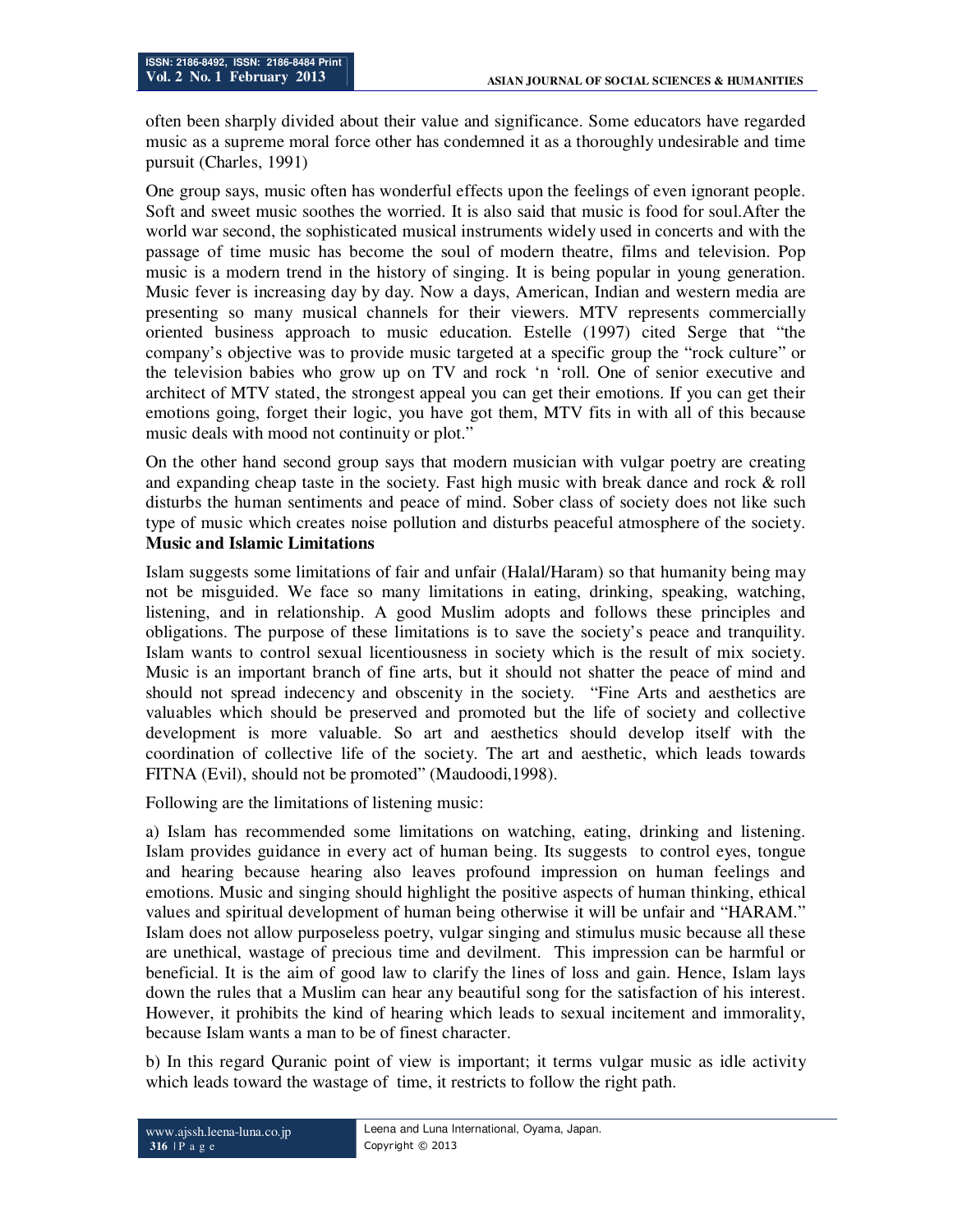## *Arabic Text*

English Translation: and of making is he who payeth for more pastime of discourse that the ways mislead from Allah's ways without knowledge, and maketh it the butt of mockery. For such there is a shameful doom.  $(AI - Qur'an 31 - 06)$ . Holy Qur'an termed it as "deceptive talk" which leads towards wrong path and people when one call people to Al – mighty Allah's massage they consider it as a gossip. So, "Lahwal Hadis"means, idle talk, gossip and singing when asked by famous companion of Muhammad (SAW), Abdullah bin Masood, he said thrice that this meant singing. Marmaduke (1978)

In different verses of Holy Quraan, it is clearly told that Shaitan is the biggest enemy of human being and wants to waste his time in purposeless activities. Shaitan tries to engage him in idle talk, back-biting, gossip and other wasteful activities. So human being should be very much careful about shaitan,s activities.

#### *Arabic Text*

English Translation, And exite any of them whom thou canst with they voice,and urge thy horse and foot against them,And be a partner, in their wealth and children,and promise them, Satan promiseth them only a deceive. (Al-quran 15—64), Marmaduke (1978)

In this Quraic verse, ASTAGHZARZ mean to deceive and to snub any body while considering him weak. Shaitan through his voice tries to deceive the human being.

c) There is no doubt that music and songs about Haram activities are not allowed in Islam. But before we make a judgment on singing and instruments for Islamic purposes one must look at the arguments for and against the use of Instruments.

Abu 'Amir or Abu Malik Al-Ash'ari narrated that he heard the Prophet saying, "From among my followers there will be some people who will consider illegal sexual intercourse, the wearing of silk, the drinking of alcoholic drinks and the use of musical instruments, as lawful. And there will be some people who will stay near the side of a mountain and in the evening their shepherd will come to them with their sheep and ask them for something, but they will say to him, 'Return to us tomorrow.' Allah will destroy them during the night and will let the mountain fall on them, and He will transform the rest of them into monkeys and pigs and they will remain so till the Day of Resurrection." Al Bukhari (V-7)

d) However, the use of Daff during weddings is passable because of the following Hadith in Bukhari:

The Two Festivals (Eids) - Narrated Aisha: Abu Bakr came to my house while two small Ansari girls were singing beside me the stories of the Ansar concerning the Day of Biath. And they were not singers. Abu Bakr said protesting, "Musical instruments of Satan in the house of Allah's Apostle!" It happened on the 'Id day and Allah's Apostle said, "O Abu Bakr! There is an 'Id for every nation and this is our 'Id." Further it quotes that "there is no forbidden action that is permitted merely for pleasure and enjoyment only at certain times. The Hadith that is quoted above mentions things that are definitely known to be haram, namely Zina and alcohol. Even silk which the Prophet wore himself for a short period before violently taking it off the prophet did not allow it on the Eids." Al Bukhari (English Translation)

Ghazali said in Ihya Ulum Al-Din that "the Revival Of The Religious Sciences: The musical instruments and songs which are typically associated with drunkards are prohibited as they remind of prohibited things and promote the prohibited, such as the consumption of wine and other intoxicants. These prohibited instruments include the Majamir, (musical instruments)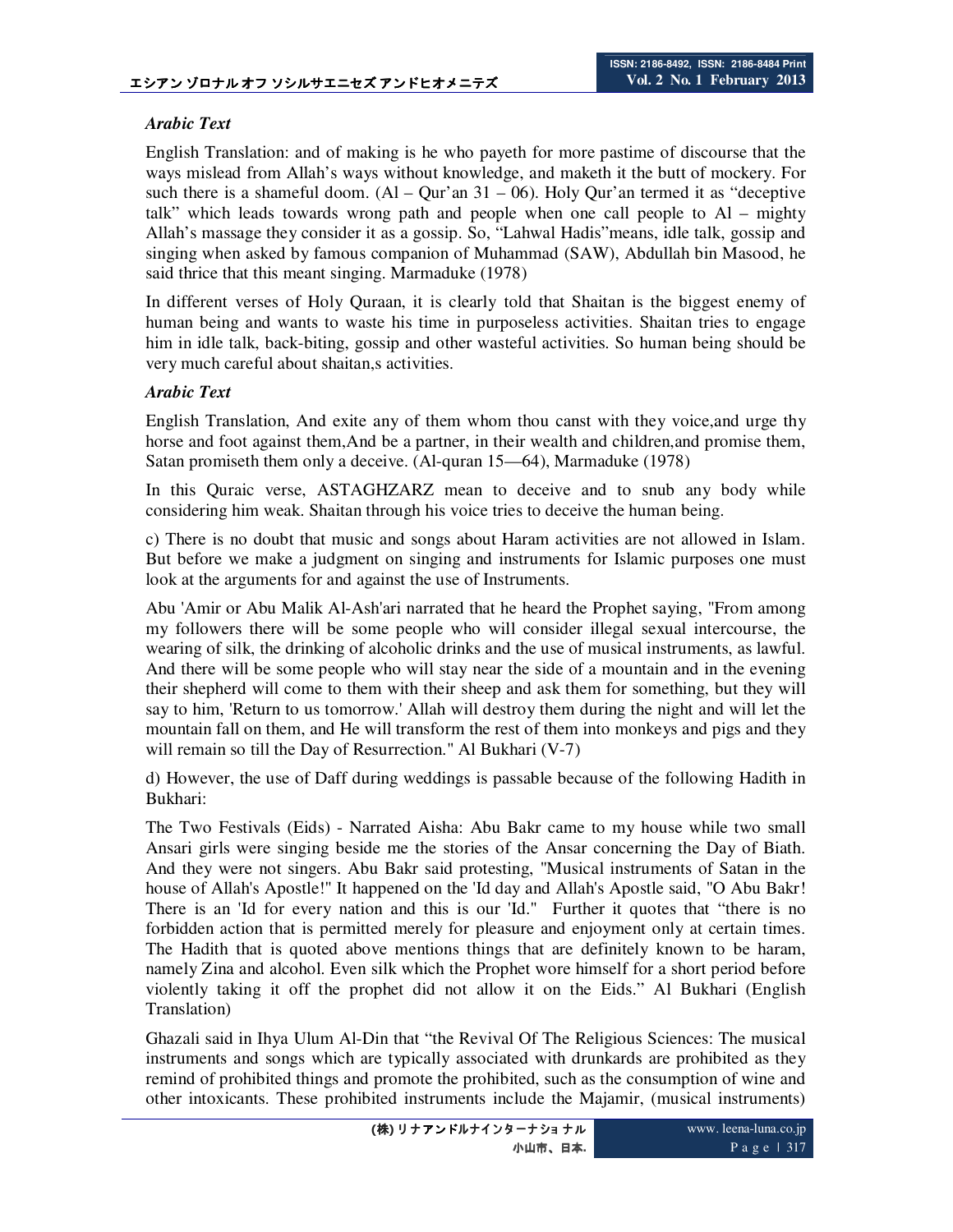but not the Daff, the flute and other musical instruments. "The majority of schools of thoughts including Maliki, Shafii, Hanbali and Hanafi say that music is Haram but there are some other reliable schools that say it is Halal, if it is used for Halal purposes." Sheikh (2007)

e) Islam is not only a set of beliefs but also a perfect code of life and continuous and consistent program of action. The beliefs do not confine to mere rituals but transform human psyche for the purpose of attitudes and norms of behavior, which are in consonance with human nature. Thus it cultivates a vision and outlook towards all the forms and shapes of behavior and social interaction. What is in accordance with human nature is considered to be the virtue and which negates or corrupts human nature is considered to be vice. It is human nature to extol and appreciate beauty and hate what is ugly. This underline philosophy of human nature is universal. Music is the food for thought and arouses emotions. We know emotions play very important role in motivation and action. In this regard Islam takes very positive aspects towards music and appreciates music in all its natural forms, structure and performance.

f) It is imperative to study that the Holy prophet (SAW) himself appreciated and also exhorted upon his followers to recite the holy Qur'an as sweet and soft tongue as is possible. The holy Qur'an says:

Arabic Text:

English Translation: Oradd (a little) thereto--And chant the Quran in measures. (Marmaduk, 1997).

The "Qaris" had prominent distinction in this regard and were promoted to lead the congregational prayers. But, it never meant the application of music techniques to recitation as according To Mustafa Sabri "If music is to be applied with its rules and techniques to the recitation it would violate the rules of Tajweed,(Learning Quraan with its origin). So, this kind of music with notes and rules, like composed pieces, is not allowed in the recitation.

However, if a person recites the Qur'an, associated with the beauty of his natural tunes, this is commendable. This way is very reasonable considering the fact that an abuse of the Qur'an with music must be avoided. That is why a piece of music is listened to for appreciation of its musical value, without necessarily understanding its words, for the most part. Although the meaning of the words in some pieces of music can be realized to some extent, the composers usually have to fill the gaps with "la la"s to balance the piece of music. Obviously, such a practice in the Quranic recitation is out of the question" (Sabri, 1910).

g) The poetic diction was also appreciated and the poets like Hassaan Bin Sibit were given due recognition. The music or soft symphony is echo of the heart and gives full vent to the gushing emotions.

"This was particularly done to give direction to human trait of character particularly where music was used to arouse animal sentiments leading to waywardness and debauchery. Human were reduced to the level of animals and dumb driven cattle. This form of music was responsible in destroying the structure of society. But the new direction promoted positive and natural form of music. Even at the marriage ceremonies songs of love, attraction and closeness of human hearts in the positive and lawful methods were promoted on September, 24, 662, when Muhammad (SAW) entered in Medina, small children, at the top of their houses, welcomed the holy prophet by singing songs and playing upon their own instrument called "Daff" was appreciated by the benefactors of humanity (SAW)" (Din, 1996).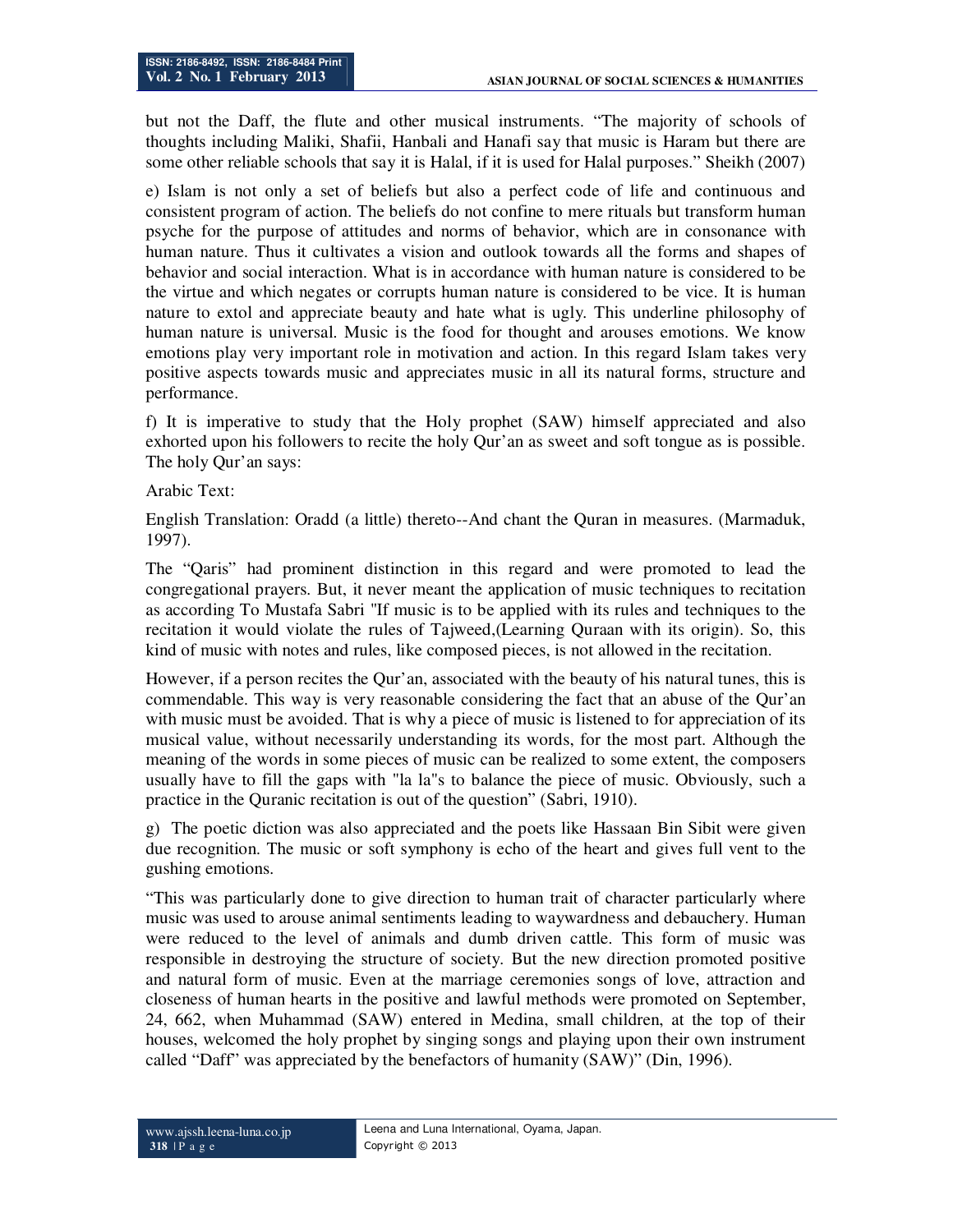h) So music was not completely banned; it was given direction and the specific form according to human nature. During the period of right guided caliphate, music was also encouraged because it was feature of inter cultural behavior, on the other hand promoting vice and baser feeling was completely banned and unlawful, so that the believer are educated to know about the nature of music and its impact on human mind. Some Sufia ,also used Music for the preaciing of Islam. In this respect, Hazrat Nizam-uddin Oliya says about the listening of SAMA, (Pious poetry) that there are four conditioned / limitations for listening music or SAMA, a vocalist should be a man, not a boy or woman. B, the listener should be the person who has fear of God, c, the poetry should not be unfair or vulgar, d, Musical instruments should not be used while singing (Akbar, 2003).

i) Under the present scenario of media explosion, music is the very breath of all channels. There is no discrimination. There is no research on media effects. The music on media asserts the attention and plays upon the feelings of the listeners. It is necessary to have such channels, which promote music of the order, and form prescribed, encouraged and promoted by Islam. This will provide the listener an alternative, which give pleasure, entertainment in a positive manner.

j) Actually it is the content of the music which has primary impacts on the minds. Akbar (2003) writes that "modern music with high sound and fast beats creates unrest and sexual provocation. Such type of music put negative impacts on human heart and brain" The people who like music and singing they always remain restless, they move their fingers, shoulders, feet and sometimes cry (Siddiqui, 2000). So it is necessary that poetry should be pious and the message must be clear and positive.

k) Similarly the female voices are prohibited because these may excite and arouse baser feelings and may lead to violation of the norms of society. Dance and singing particularly of female banned to be demonstrated in the open society. Sheikh (1997) writes that "with the same purpose of keeping human psyche in equilibrium and stability. Most of the violations of social norms are created due to inner distribution of the youth through music and dance which play upon emotion and sentiments."

## **CONCLUSION**

In the light of above discussion we can say that there is nothing wrong in listening to sweet melody but it is a sin to listen anything that is morally harmful. Therefore musical instruments are not allowed in Islam. The reasons for the banned are explained in the best way by Hafiz Ibn Jauzi (R.A). It should be known that there are two kinds of harms in listening to the music; the one is that it makes man negligent in his duty towards Allah and secondly it inclines his thinking towards the worldly pleasures only. He strives to satisfy his material wants only, particularly the sexual desire which is on the top. And it is not possible to satisfy these wants without having new contacts. Such possibilities could not be found in the lawful area of life. "Music is food for soul; the sexual pleasure is the food for body. It is related in a Hadith that music leads to sexual pleasure" (Sheikh,1997).

We can infer this responsibility on Media to produce uncontaminated and value added programs, in addition, being Muslims and being an ideological Islamic state,it is the responsibility of our mass media to promote decent and valuable programmes. Our mass media should not follow American, European or Indian musical programmes because such programmes are against our social and religious norms. Our channels had to be selective in a music which is transmitted with the purpose of communicating the messages of good behavior, excellent manners and purposeful entertainment.